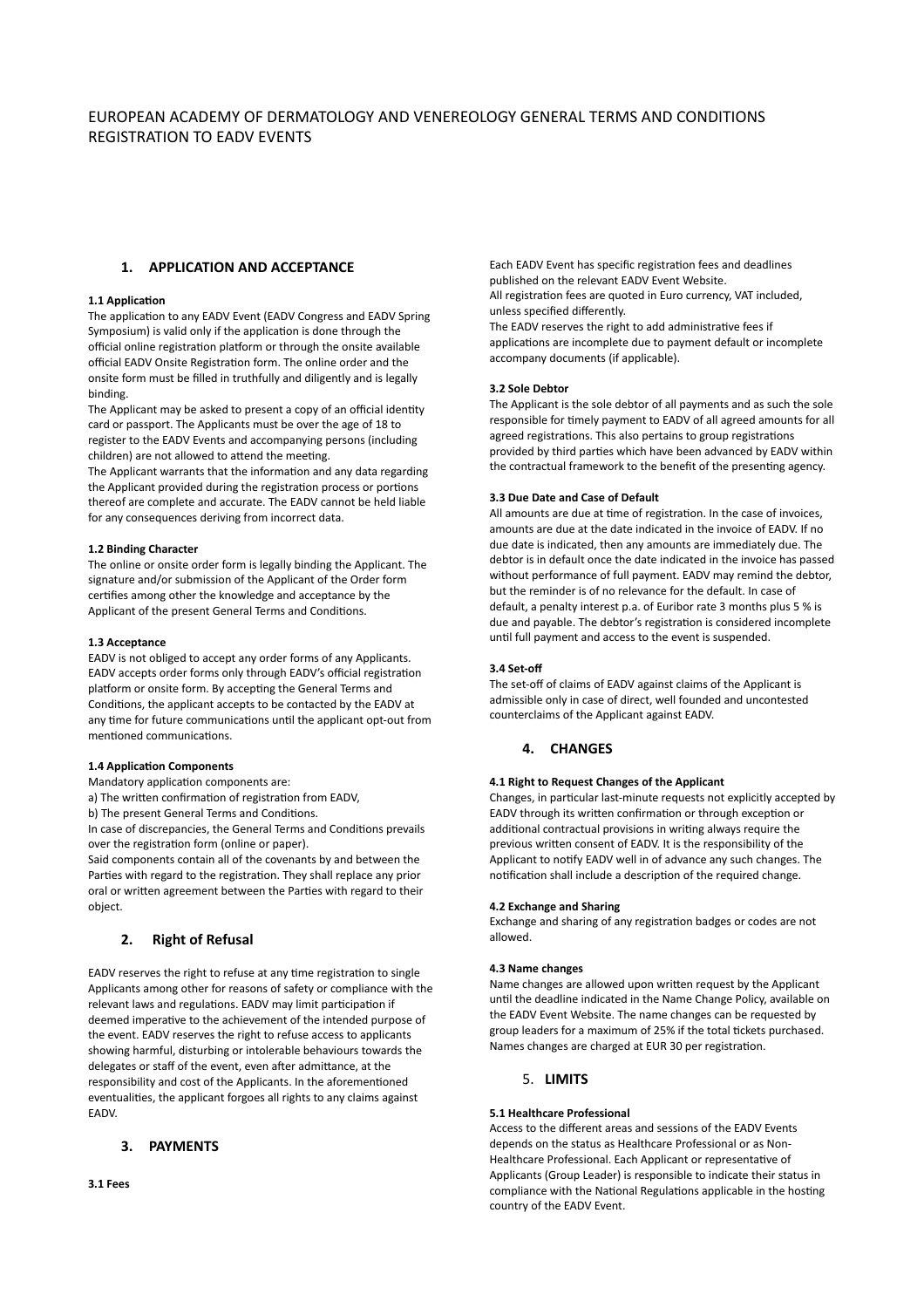It is the Applicant's duty to determine without any involvement of EADV such legal framework and to fully comply. EADV has no obligation to monitor the Health Care Professional Status with the applicable legal framework, but reserves the right to intervene or let intervene in case of non-compliance or even of suspected noncompliance.

## **5.2 House Rights**

The exclusive House Rights are held by the Owner of the facility. The Owner is authorized to exercise control of the display areas and presentation methods as well as the enforcement of security measures and the adherence to rules and regulations, in the best interest of a successful event. Submission of a signed application commits the Applicant and/or presenting agencies to adherence of any referenced rules and regulations governing the event, as well as to the strict adherence to all security measures and government regulations and technical safety standards in force at the event.

### **5.3 Specific Instructions**

Pets or animals are not permitted at the venue.

# **5.4 Exhibition Area**

The access to the Industry Exhibition Area is strictly prohibited to non-Healthcare Professionals. The access to the Industry Exhibition area is allowed to registered Exhibitors, Technical Support Staff, Press and delegates registered as Health Care Professionals.

### **5.5 Industry Sessions in Particular**

EADV will not be involved with in or have any control over the content, quality, organization, operation, scientific integrity of the activity and materials. EADV will not be involved in the selection of speakers, moderators and other faculty.

The Industry Session organizers may refuse entry to non-Health Care Professionals if the content requires such limitation. In addition, the Industry Session organizer reserves the right to limit the access to its session to selected attendees, independently of their registration status and EADV recommendations.

### **6.7 Photography and Video Recordings in Particular**

Photography, Video and/or sound recordings of the EADV Event by any Applicant, including portions or presentations are only permitted during regular operating hours of the event with prior approval from EADV. Anyone recording the event or portions thereof must ensure under own, direct and full responsibility and liability that none of the recordings will represent a hazard to visitors and that notice is provided to the subjects being filmed or photographed. Furthermore, the express consent of any Applicants involved is necessary. Finally, any recordings may not refer to the EADV, its name, its logo or its trademarks, if any.

# **6. LIABILITY AND INSURANCE COVERAGE OF EADV**

EADV is only liable for direct damages resulting from EADV's own unlawful intent or gross negligence.

EADV refuses liability for any indirect damages and loss of profits. EADV refuses liability for any damages resulting from reasons beyond its control. EADV refuses liability for loss, theft or damage to exponents or presentation objects and personal belongings imported during the event or damaged during transportation. EADV has an insurance coverage for personal and object damage. Any claims for any damages that are not submitted to EADV immediately after occurring of the damage(s) are not considered, in which case neither EADV nor its insurer will cover or somehow refund.

# 7. **LIABILITY AND INSURANCE COVERAGE OF THE APPLICANT**

The Applicant shall attend the event with all due care.

Any spaces, infrastructure, tools, devices, materials and similar are to be treated with care by the Applicant (and / or its presenting agency) before, during and after the event. Applicants (and/or presenting agencies) are held liable for all damages to persons or objects, caused by them, their employees and any third parties under temporary engagement, their vehicles or any visitors at the venue. The Applicant commits to attend the EADV Event with adequate personal, health and travel insurances.

# 8. **CANCELLATION AND REFUNDS**

#### **8.1 Cancellation by the applicant**

Applicants whose order form has been accepted by EADV cannot cancel and all agreed amounts remain due and payable. Under exceptional circumstances represented in writing by the Applicant to EADV, EADV may at EADV's sole discretion, without being obliged, release the Applicant. The cancellation can be requested until 31 March 2022 only.

## **8.2. Refunds**

Cancellations received with the deadline and approved by EADV will be refunded according to the method of payment chosen at registration.

No refunds for unattended meetings or early termination of the attendance by the Applicant can be processed. The EADV will not refund any registration processed and/or finalized incorrectly, if no CMEs have been obtained.

Group Leaders purchasing an incorrect number of tickets, selecting a wrong ticket type or processing double registrations are not entitled to reimbursement.

### **8.3. Restrictions due to pandemic Events**

In case of cancellation or non-attendance due to pandemic events, all agreed amounts remain due and payable. Under exceptional circumstances represented in writing by the Applicant to EADV, EADV may, at EADV's sole discretion, without being obliged, grant a discretionary amount as refund to the Applicant.

# 9. **REASONS BEYOND CONTROL**

### **9.1 General**

The event may be anticipated or postponed to a different date or cancelled or its time frame changed by EADV as a result of a) any negative circumstances beyond and at anyone's control or b) extenuating circumstances beyond the control of EADV. In case of anticipation, postponement or change of the time frame of the event, the Applicant remains bound and obliged and has no claim against EADV.

In case of cancellation of the event, the EADV reserves the right to retain 25% of the total agreed amount remain due to EADV and the Applicant has no claim against EADV.

### **9.2 Terrorism**

Terrorism means, and this clause applies mainly to

- any acts of terrorism; or
- independently from any acts, any alerts according to any official sources; or
- independently from any alerts, any circumstances reported by any official sources indicating any concrete threats of terrorism

Any of such up to 14 days before any EADV's Events or while any EADV's Events are running.

In case of Terrorism EADV reserves the right to unilaterally cancel, interrupt or postpone any EADV's Events.